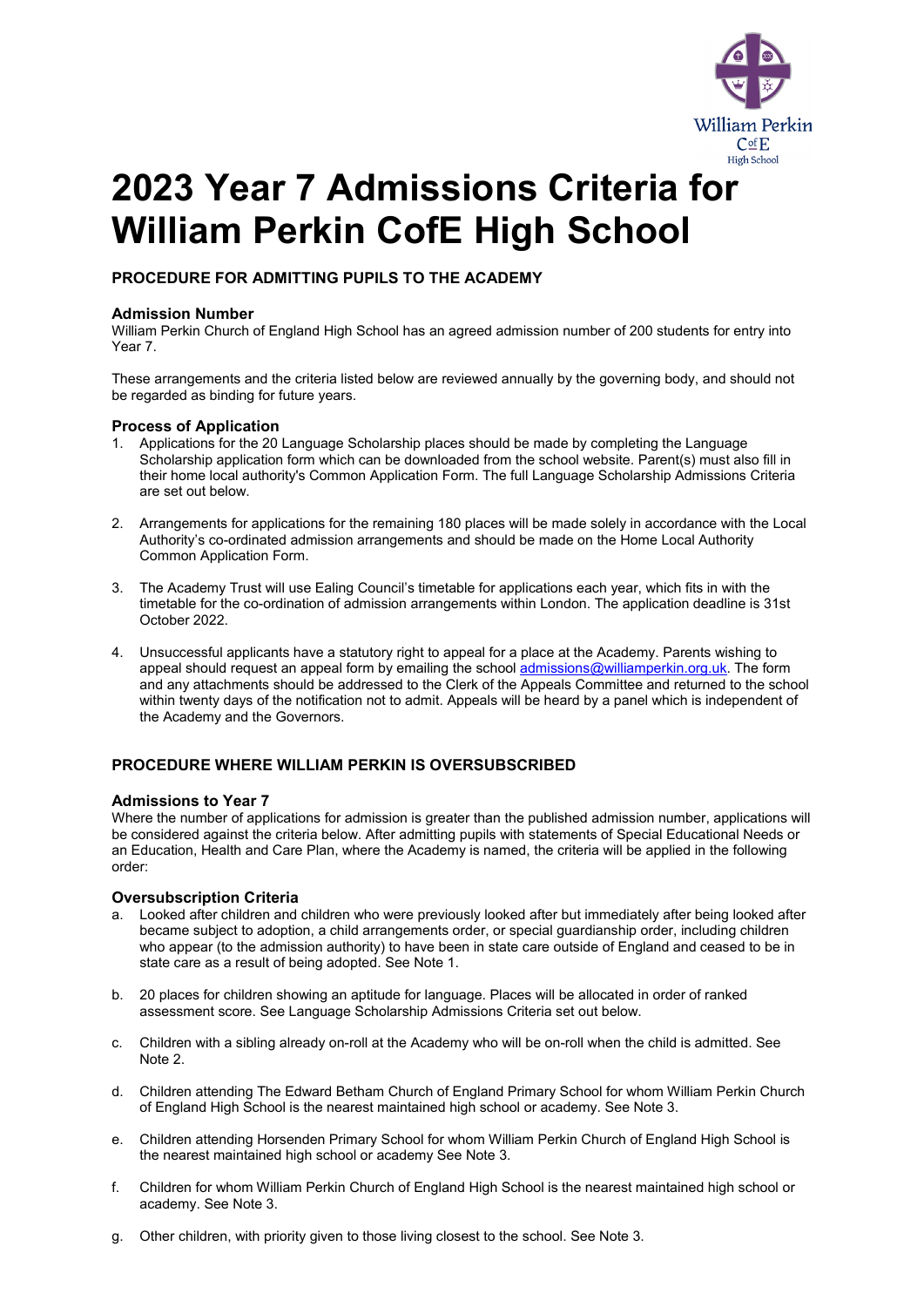# **Tie-break**

In the event of oversubscription in any of the above criteria, priority will be given to those living nearest to the academy measured in a straight line from a point in the property of the child's home address (including flats) to the main entrance of the school, using the Local Authority's computerised measuring system. In the rare event that applicants' distance measurements are exactly the same, in blocks of flats for instance, the place will be allocated randomly.

## **Waiting List**

Unsuccessful applicants will be offered the opportunity to be placed on a waiting list operated in-house by the school. Applications will be ranked in accordance with the oversubscription criteria set out above and not in the order in which the applications are received or placed on the waiting list. Children who are the subject of a direction by the Local Authority to admit, or who are allocated to the school in accordance with the Fair Access Protocol, take precedence over those on the waiting list. Names will be removed from the list at the end of June each academic year. Those applicants wishing to remain on the waiting list must notify the school in writing via email to [admissions@williamperkin.org.uk.](mailto:admissions@williamperkin.org.uk) If a place becomes available, the criteria above are reapplied to all those on the waiting list and a subsequent reordering of the waiting list may take place.

## **In-Year Admissions**

In-year admissions are for those wishing to apply for a place at the school during the academic year. These applications are co-ordinated in-house by the school. Parents/carers wishing to make an in-year application should download the relevant in-year application form from the school website and return the completed form and necessary evidence to the school as soon as possible. If a place cannot be offered at the time of application, you will be informed of the reason(s) and placed on a waiting list (see above for details of waiting lists).

## **The Christian Character of the Academy**

It is assumed that those applying for a place at the Academy understand and have a preference for a school of religious character as set down in the academy's aims and ethos described in the prospectus. We ask all parents and students applying for a place here to respect the school's ethos and its importance to the school community. This does not affect the right of parents who are not of the faith of this school to apply for and be considered for a place here as no faith criteria are used in deciding admissions.

## **NOTES:**

- 1. Governors will ask for written evidence from the responsible agencies. A looked after child is a child who is (a) in the care of a local authority, or (b) being provided with accommodation by a local authority in the exercise of their social services functions (see the definition in Section 22(1) of the Children Act 1989). Previously looked after children are children who were looked after, but ceased to be so because they were adopted or became subject to a child arrangements order or special guardianship order immediately following having been looked after. Adopted children are those who were adopted under the Adoption Act 1976 (see section 12 adoption orders) and children who were adopted under the Adoption and Children's Act 2002 (see section 46 adoption orders). Child arrangements orders are defined in s.8 of the Children Act 1989, as amended by s.12 of the Children and Families Act 2014. Child arrangements orders replace residence orders and any residence order in force prior to 22 April 2014 is deemed to be a child arrangements order. A special guardianship order is defined by s. 14A of the Children Act 1989 as an order appointing one or more individuals to be a child's special guardian (or special guardians). A child is regarded as having been in state care in a place outside of England if they were accommodated by a public authority, a religious organisation or any other provider of care whose sole purpose is to benefit society.
- 2. Sibling refers to brother or sister, half brother or sister, adopted brother or sister, step brother or sister, or the child of the parent/carer's partner where the child for whom the school place is sought is living in the same family unit at the same address as that sibling.
- 3. Distance is measured in a straight line from a point in the property of the child's home address (including flats) to the main entrance of the school. Distance is calculated using the Local Authority's computerised measuring system which is an integral part of the admissions software produced by Servelec Synergy. It uses Ordnance Survey data and is accurate to one metre. In the rare event that applicants' distance measurements are exactly the same the place will be allocated randomly.